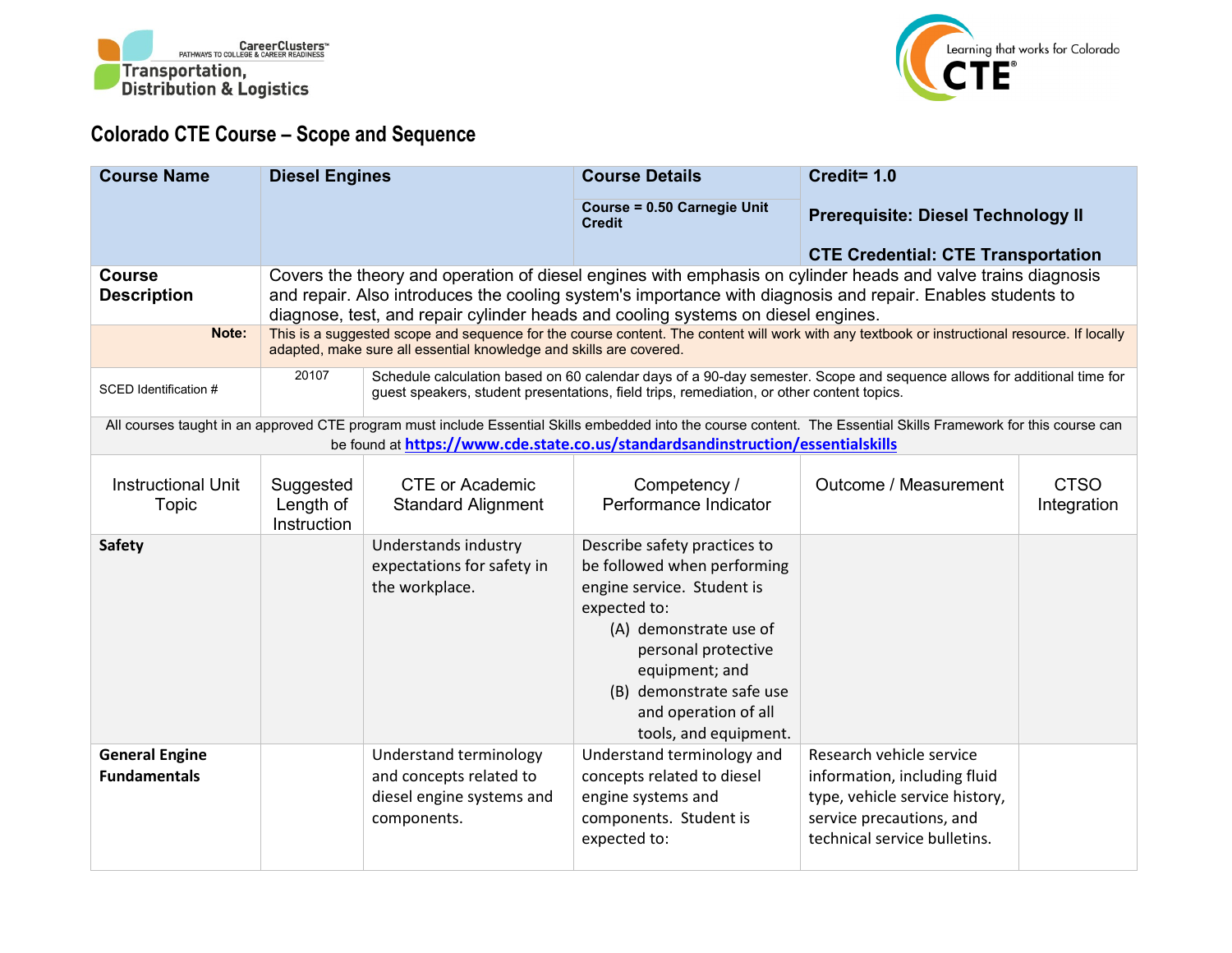



|                                        |                                                      | (A) define key engine<br>terms<br>(B) understand the diesel<br>cycle; and<br>(C) identify engine<br>systems and circuits.                                                                                                                                                                                                                                                                                             | Describe engine size<br>measurements based on<br>bore, stroke, displacement,<br>and number.<br>Explain engine compression<br>and how it affects engine<br>performance.<br>Explain engine torque and<br>horsepower ratings.<br>Explain volumetric<br>efficiency, thermal<br>efficiency, mechanical<br>efficiency, and total engine<br>efficiency. |  |
|----------------------------------------|------------------------------------------------------|-----------------------------------------------------------------------------------------------------------------------------------------------------------------------------------------------------------------------------------------------------------------------------------------------------------------------------------------------------------------------------------------------------------------------|--------------------------------------------------------------------------------------------------------------------------------------------------------------------------------------------------------------------------------------------------------------------------------------------------------------------------------------------------|--|
| <b>Diesel Engine</b><br><b>Systems</b> | Explain the interaction of<br>diesel engine systems. | Understand the subsystems<br>that affect engine<br>performance. Student is<br>expected to:<br>(A) Understand key<br>components of the<br>engine's fuel system;<br>(B) Understand key<br>components of the<br>engine' air induction<br>and exhaust system;<br>(C) Understand key<br>components of the<br>engine's cooling<br>system; and<br>(D) Understand key<br>components of the<br>engine's lubrication<br>system. |                                                                                                                                                                                                                                                                                                                                                  |  |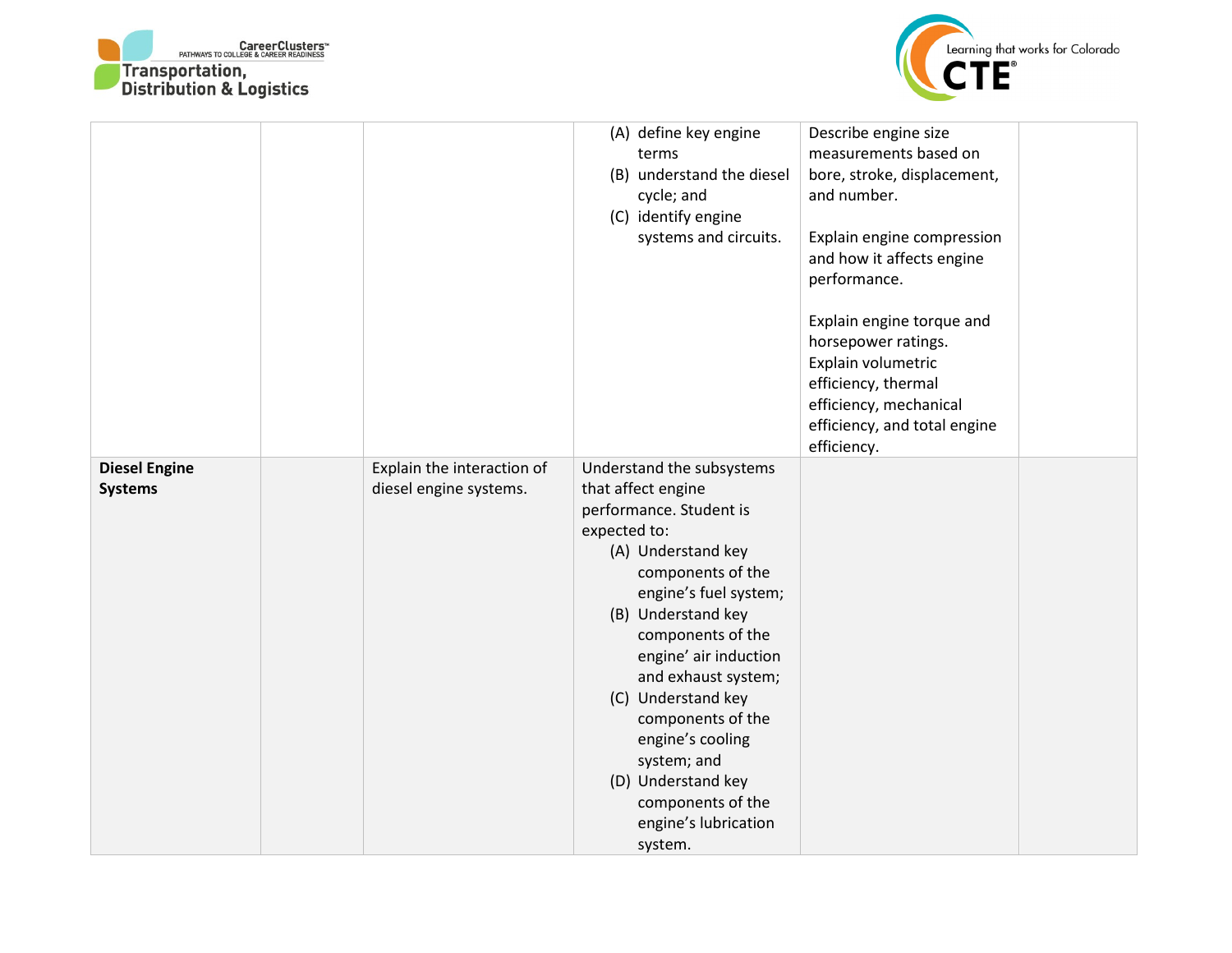



| Preventative |                       | Describe how preventative  |     | Student is expected to:                     |  |
|--------------|-----------------------|----------------------------|-----|---------------------------------------------|--|
|              | <b>Maintenance:</b>   | maintenance for engines is |     | (D) define the terms that                   |  |
| $\bullet$    | <b>Establishing a</b> | scheduled and performed.   |     | describe basic diesel                       |  |
|              | Maintenance           |                            |     | engine operation;                           |  |
|              | Program               |                            |     | (E) identify the                            |  |
| $\bullet$    | PMI                   |                            |     | differences between                         |  |
|              | <b>Scheduling</b>     |                            |     | a: natural aspirated                        |  |
|              | <b>Lubricants</b>     |                            |     | engine and a                                |  |
|              | Performing a          |                            |     | manifold boosted                            |  |
|              | Lube Job              |                            |     | engine;                                     |  |
|              | Winterizing           |                            |     | (F) retrieve and record                     |  |
|              | Out-of-               |                            |     | diagnostic trouble                          |  |
|              | Service or            |                            |     | codes, OBD monitor                          |  |
|              | Dead lining a         |                            |     | status, and freeze and                      |  |
|              | Vehicle               |                            |     | frame data; clear                           |  |
|              |                       |                            |     | codes when                                  |  |
|              |                       |                            |     | applicable;                                 |  |
|              |                       |                            |     | (G) diagnose emissions or                   |  |
|              |                       |                            |     | driveability concerns                       |  |
|              |                       |                            |     | without store                               |  |
|              |                       |                            |     | diagnostic trouble                          |  |
|              |                       |                            |     | codes;                                      |  |
|              |                       |                            |     | (H) explain how to set up                   |  |
|              |                       |                            |     | a diesel preventive                         |  |
|              |                       |                            |     | maintenance                                 |  |
|              |                       |                            |     | inspection program;                         |  |
|              |                       |                            | (1) | explain how to set up                       |  |
|              |                       |                            |     | a daily walk around                         |  |
|              |                       |                            |     | inspection for diesel                       |  |
|              |                       |                            |     | units;                                      |  |
|              |                       |                            |     | (J) describe the proper                     |  |
|              |                       |                            |     | steps for preparing<br>the diesel equipment |  |
|              |                       |                            |     | for short and long                          |  |
|              |                       |                            |     | term stationary                             |  |
|              |                       |                            |     |                                             |  |
|              |                       |                            |     | storage.                                    |  |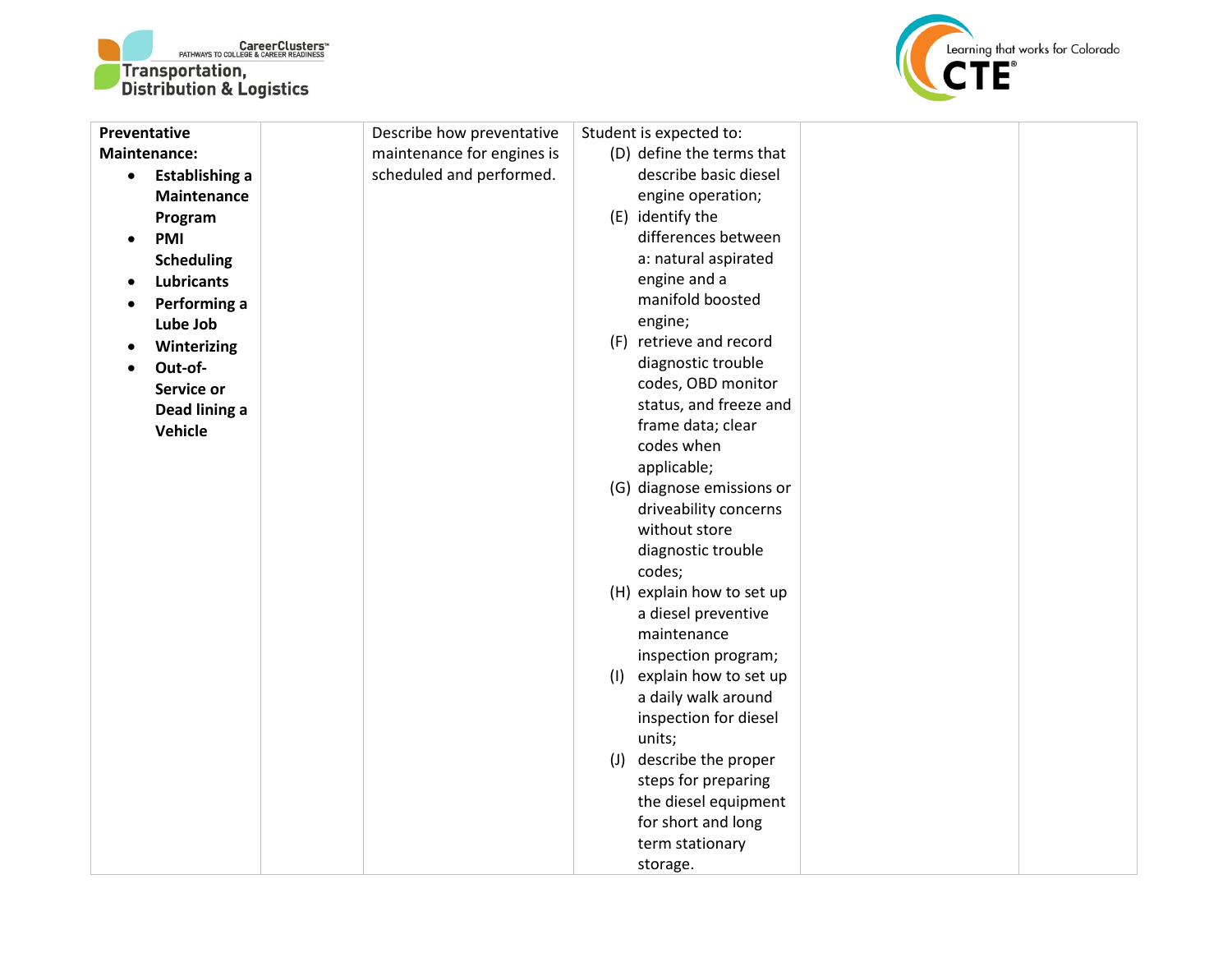



| <b>Engine Powertrain</b>                    | Identify concerns related to<br>engine powertrain<br>components. Student is<br>expected to:<br>(A)<br>identify piston<br>assemblies<br>(B)<br>identify connecting<br>rods & bearings<br>explain how to<br>(C)<br>measure cylinder and<br>piston wear;<br>explain engine<br>(D)<br>torque, horsepower,<br>and rating for diesel<br>engines; and<br>explain volumetric<br>(E)<br>efficiency, thermal<br>efficiency, and total<br>engine power. |  |
|---------------------------------------------|----------------------------------------------------------------------------------------------------------------------------------------------------------------------------------------------------------------------------------------------------------------------------------------------------------------------------------------------------------------------------------------------------------------------------------------------|--|
| <b>Engine Lubrication</b><br><b>Systems</b> | Apply knowledge of engine<br>lubrication systems to diesel<br>engine service and repair.<br>Student is expected to:<br>A) understand the types<br>of engine oil and their<br>uses<br>B) identify lubrication<br>system components<br>C) evaluate oil measure<br>tests and determine<br>necessary actions.                                                                                                                                    |  |
| <b>Engine Cooling</b><br><b>Systems</b>     | Understand and apply<br>knowledge of engine cooling<br>systems to diesel service and                                                                                                                                                                                                                                                                                                                                                         |  |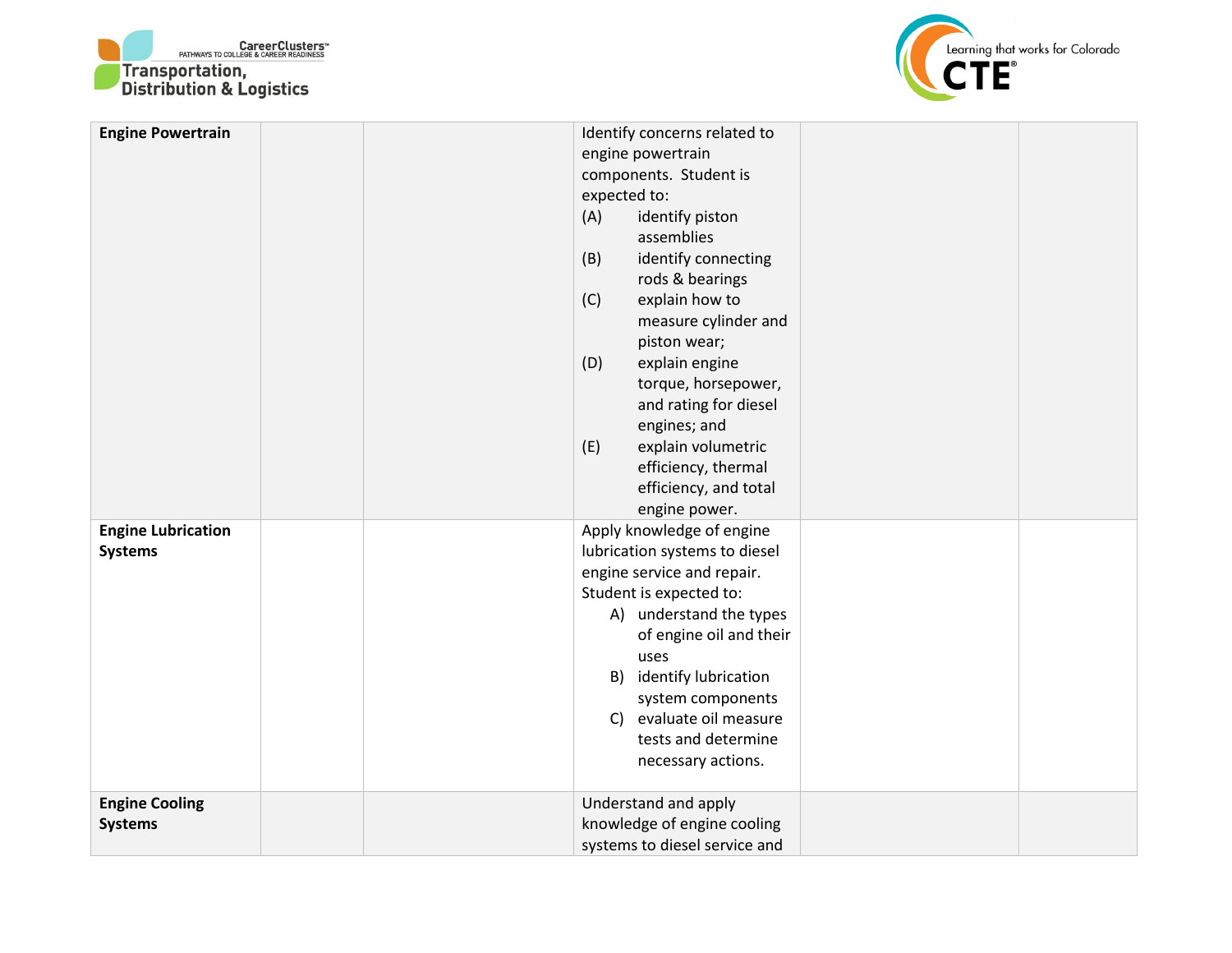



|                                    |                                                         | repair. Student is expected<br>to:<br>(A)<br>understand how<br>engine coolant<br>affect engine<br>function;<br>(B)<br>identify cooling<br>system<br>components;<br>(C)<br>demonstrate<br>techniques for<br>repairing leaks;<br>and<br>(D)<br>demonstrate safe<br>handling of<br>coolant.                                                                                                                                     |  |
|------------------------------------|---------------------------------------------------------|------------------------------------------------------------------------------------------------------------------------------------------------------------------------------------------------------------------------------------------------------------------------------------------------------------------------------------------------------------------------------------------------------------------------------|--|
| <b>Engine Ignition and</b><br>Fuel | Understand how the<br>engine regulates fuel and<br>air. | Understand how engines use<br>air and fuel to function.<br>Student is expected to:<br>A) understand how gas<br>flow allows the<br>engine to function<br>B) identify fuel pumps<br>identify air intake<br>system components<br>C) identify exhaust<br>components<br>D) inspect and test fuel<br>pumps and pump<br>control systems for<br>pressure, regulation<br>and volume;<br>inspect and/or<br>E)<br>replace fuel filters; |  |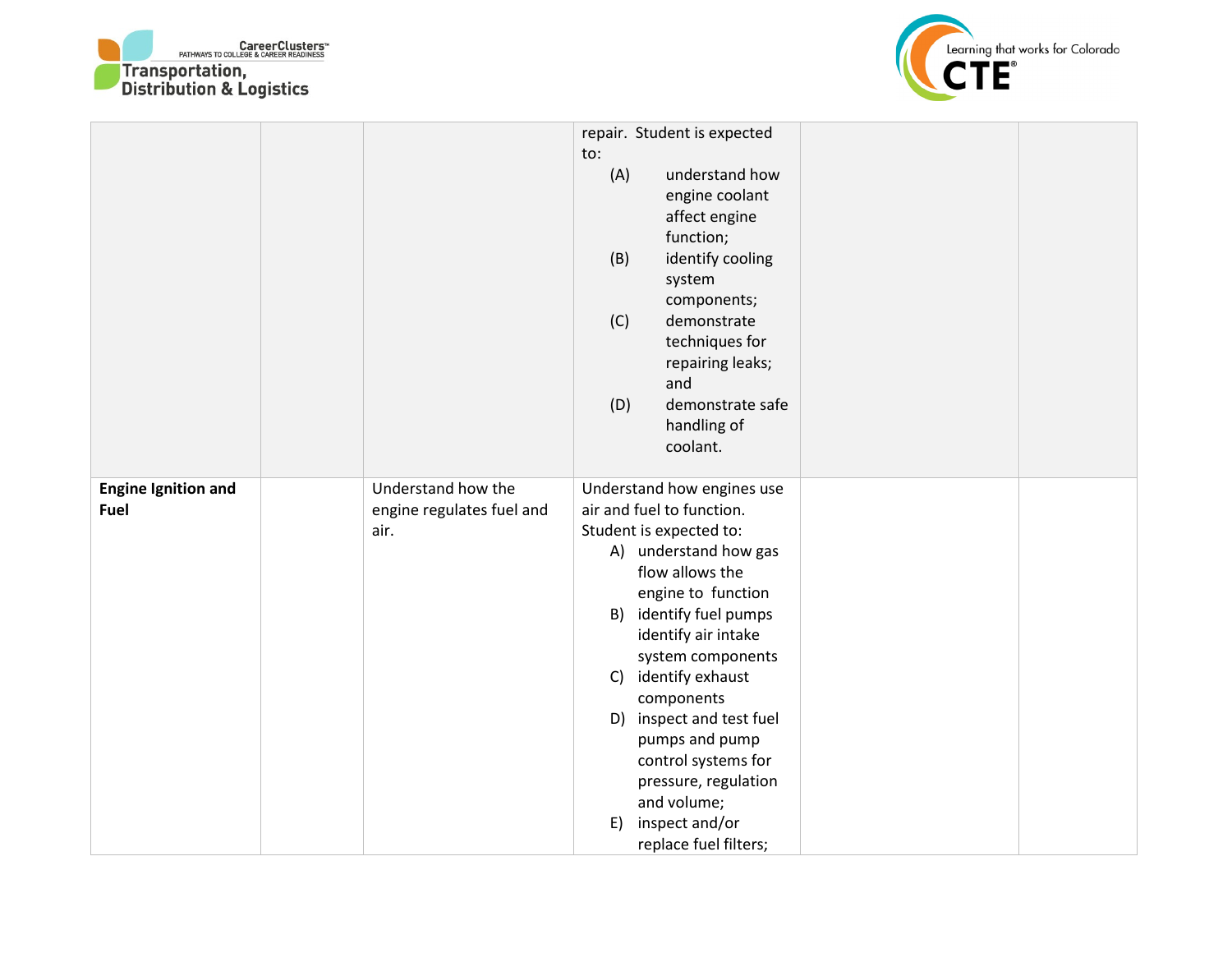



|                        |                                                                       | F)<br>demonstrate<br>Inspection and testing<br>of fuel injectors; and<br>G) diagnose ignition<br>system related<br>problems such as no-<br>starting, hard<br>starting, engine<br>misfire, poor<br>driveability, and<br>power loss.                                                                                       |  |
|------------------------|-----------------------------------------------------------------------|--------------------------------------------------------------------------------------------------------------------------------------------------------------------------------------------------------------------------------------------------------------------------------------------------------------------------|--|
| <b>Diesel Fuel</b>     | Explain how energy of the<br>fuels is converted to kinetic<br>energy. | Understand diesel fuel<br>characteristics and how they<br>related to engine<br>performance. Student is<br>expected to:<br>(A) Understand how<br>diesel fuel is stored<br>and used within the<br>engine;<br>(B) Explain fuel<br>deterioration; and<br>(C) understand how fuel<br>issues can affect<br>engine performance. |  |
| <b>Fuel Subsystems</b> |                                                                       | Identify the fuel subsystems.<br>Student is expected to:<br>A) identify the fuel<br>tanks;<br>B) identify the fuel<br>filters;                                                                                                                                                                                           |  |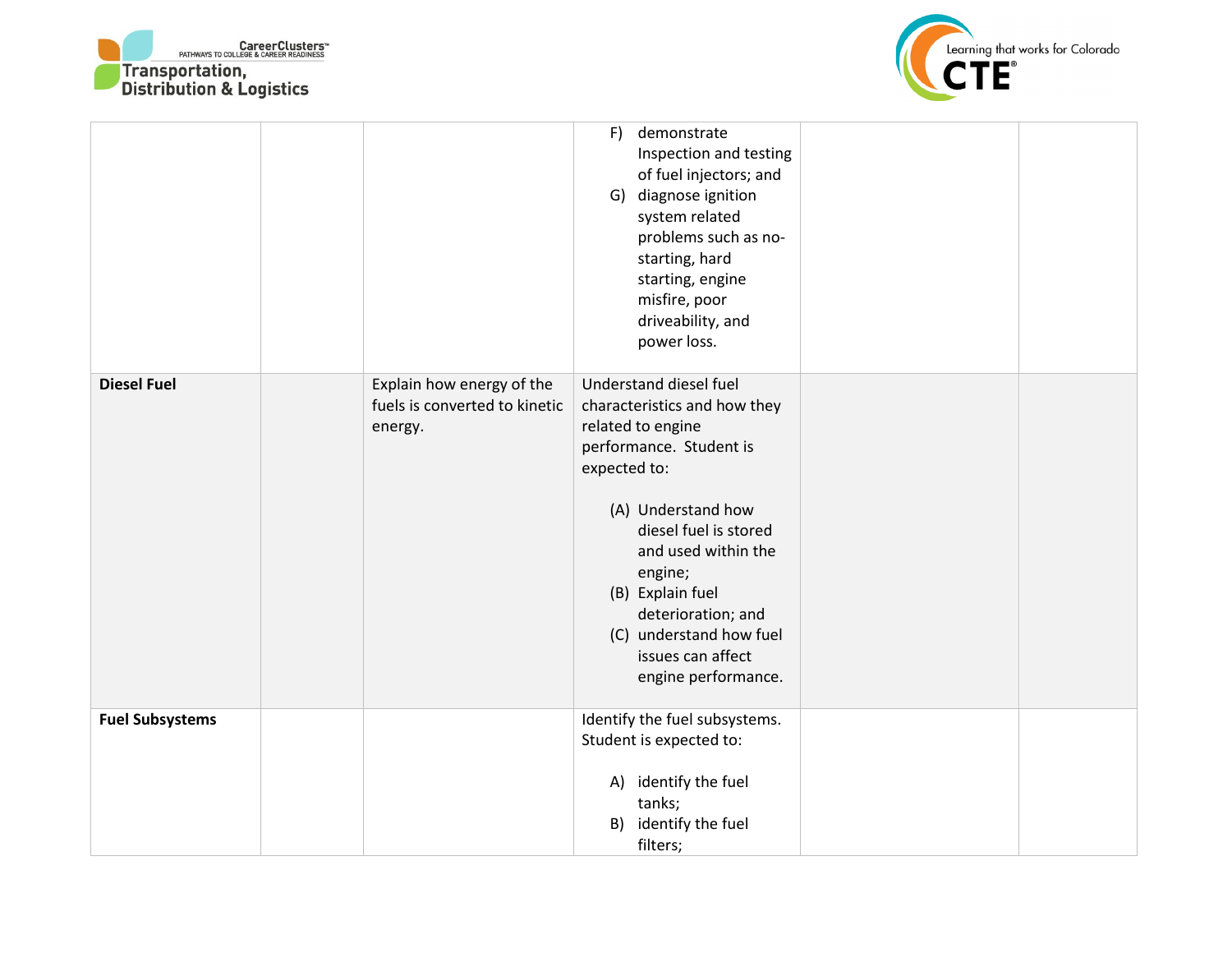



|                                         | identify fuel charging<br>C)<br>& transfer pumps;<br>and<br>D) Understand how to<br>identify a complete<br>fuel circuit.                                                                                                                                                                                                                                                                                                                                                                                                                                                                                                                                            |                                                                                                                                                                                                                                                                                                                                                                                                                                                                                                                                                                                                                                                                                                                                                                    |  |
|-----------------------------------------|---------------------------------------------------------------------------------------------------------------------------------------------------------------------------------------------------------------------------------------------------------------------------------------------------------------------------------------------------------------------------------------------------------------------------------------------------------------------------------------------------------------------------------------------------------------------------------------------------------------------------------------------------------------------|--------------------------------------------------------------------------------------------------------------------------------------------------------------------------------------------------------------------------------------------------------------------------------------------------------------------------------------------------------------------------------------------------------------------------------------------------------------------------------------------------------------------------------------------------------------------------------------------------------------------------------------------------------------------------------------------------------------------------------------------------------------------|--|
| <b>Engine</b><br><b>Troubleshooting</b> | Understand engine service<br>levels and steps for service<br>and troubleshooting. Student<br>is expected to:<br>(A) describe the typical<br>difference between a<br>minor tune-up and<br>major tune-up for<br>diesel engines;<br>(B) identify all the steps<br>or procedures to<br>perform a diesel<br>engine tune-up;<br>(C) remove and reinstall<br>different types of<br>diesel pumps and<br>injectors;<br>(D) test, service and<br>analyze the fuel<br>system and electrical<br>circuits;<br>(E) identify and interpret<br>engine concerns;<br>(F) perform cylinder<br>cranking and running<br>compression test;<br>(G) remove cylinder<br>head; inspect gasket | 1. Check engine<br>starting/operation (including<br>unusual noises, vibrations,<br>exhaust smoke, etc.); record<br>idle and governed rpm.<br>2. Inspect vibration damper,<br>belts, tensioners, and<br>pulleys; check and adjust<br>belt tension; check belt<br>alignment.<br>3. Check engine oil level and<br>condition; check dipstick<br>seal.<br>4. Inspect engine mounts,<br>fuel tanks, lines, caps, and<br>vents, for looseness and<br>deterioration.<br>5. Check engine for oil,<br>coolant, air, fuel, and<br>exhaust leaks (Engine Off<br>and Running).<br>6. Check engine<br>compartment wiring<br>harnesses, connectors, and<br>seals for damage and proper<br>routing.<br>7. Drain water from fuel<br>system, service water<br>separator/fuel heater; |  |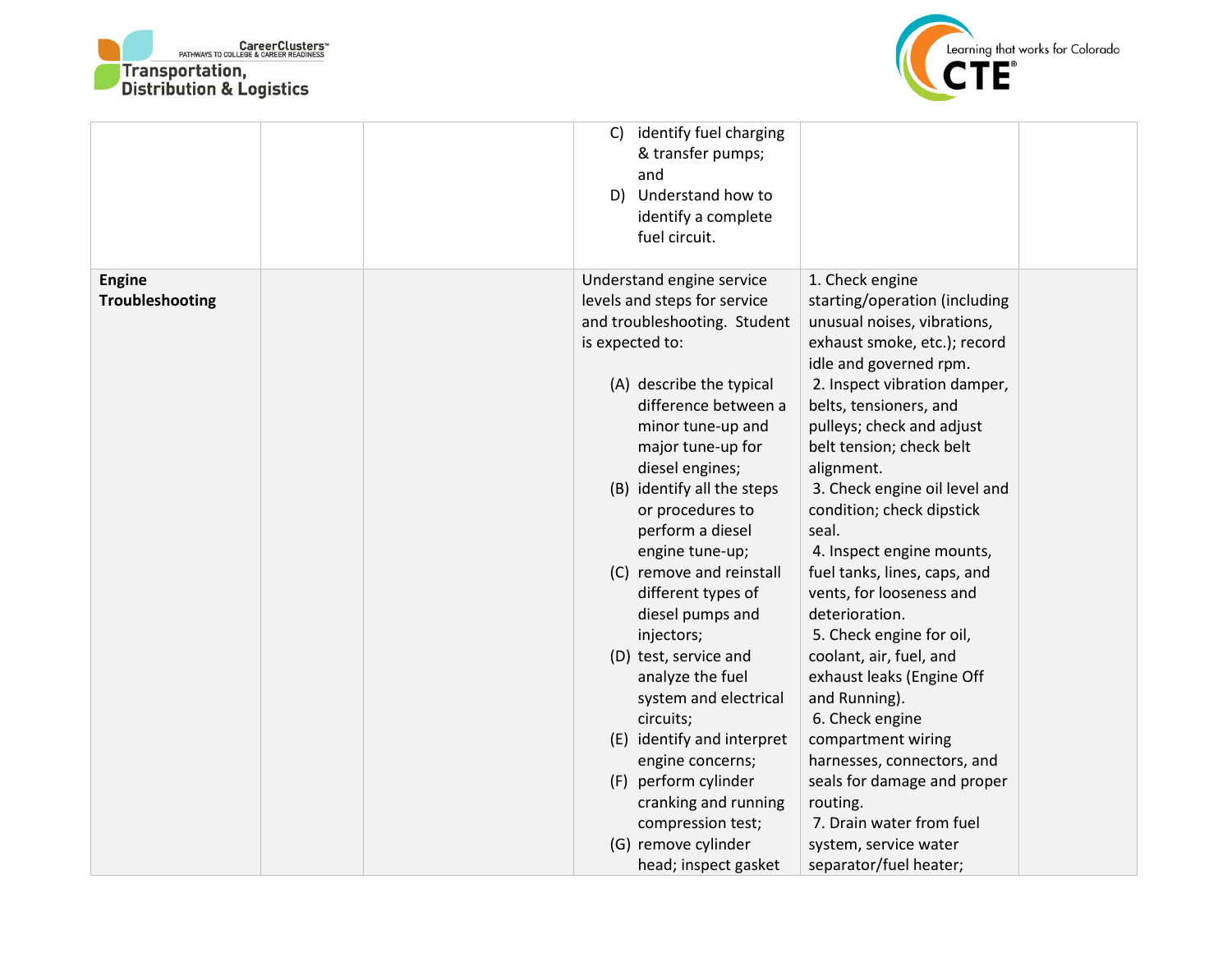



|  |  | condition; install<br>cylinder head and<br>gasket; tighten<br>according to<br>manufacturer's<br>specifications and<br>procedures; and<br>(H) disassemble engine<br>block; clean and<br>prepare components<br>for inspection and<br>reassembly. | replace fuel filter(s); prime<br>and bleed fuel system.<br>8. Check engine exhaust<br>system for leaks, loose<br>mountings, proper routing,<br>and damaged or missing<br>components to include<br>exhaust gas recirculation<br>(EGR) system and after-<br>treatment devices, if<br>equipped.<br>9. Inspect turbocharger, air<br>induction system, piping,<br>charge air cooler, hoses,<br>clamps, mountings and<br>connections, for air<br>restrictions and leaks.<br>10. Check operation of<br>engine compression/exhaust<br>brake.<br>11. Service or replace air<br>filter as needed; check and<br>reset air filter restriction<br>indicator.<br>12. Inspect and service<br>crankcase ventilation<br>system.<br>13. Inspect radiator<br>(including air flow<br>restriction, leaks, and<br>damage) and mountings.<br>14. Inspect fan assembly<br>and shroud, and fan clutch<br>operation. |  |
|--|--|------------------------------------------------------------------------------------------------------------------------------------------------------------------------------------------------------------------------------------------------|--------------------------------------------------------------------------------------------------------------------------------------------------------------------------------------------------------------------------------------------------------------------------------------------------------------------------------------------------------------------------------------------------------------------------------------------------------------------------------------------------------------------------------------------------------------------------------------------------------------------------------------------------------------------------------------------------------------------------------------------------------------------------------------------------------------------------------------------------------------------------------------------|--|
|--|--|------------------------------------------------------------------------------------------------------------------------------------------------------------------------------------------------------------------------------------------------|--------------------------------------------------------------------------------------------------------------------------------------------------------------------------------------------------------------------------------------------------------------------------------------------------------------------------------------------------------------------------------------------------------------------------------------------------------------------------------------------------------------------------------------------------------------------------------------------------------------------------------------------------------------------------------------------------------------------------------------------------------------------------------------------------------------------------------------------------------------------------------------------|--|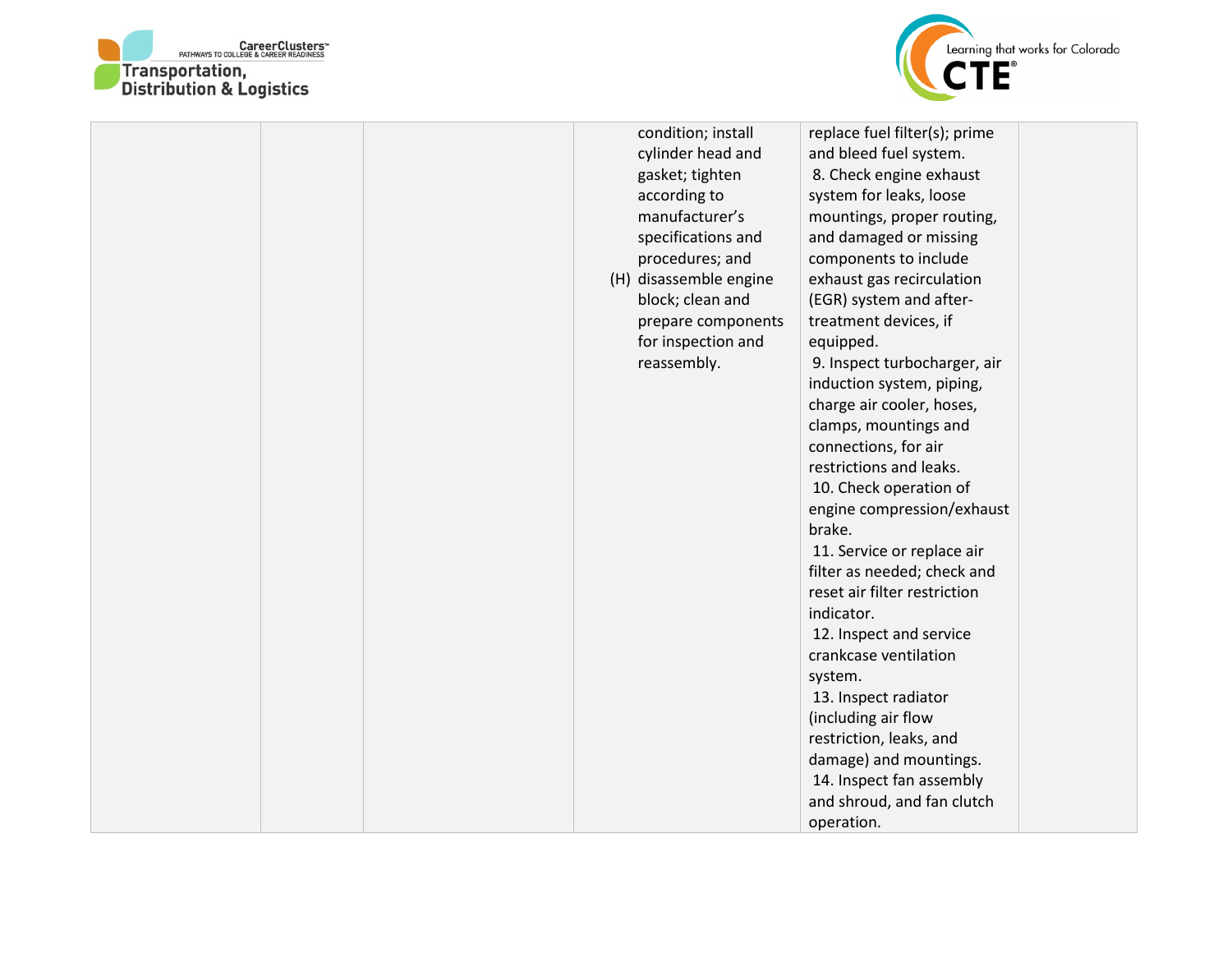



|  |  | 15. Inspect water pump,        |  |
|--|--|--------------------------------|--|
|  |  | and pressure test cooling      |  |
|  |  | system and radiator cap.       |  |
|  |  | 16. Inspect coolant hoses,     |  |
|  |  | clamps, and coolant            |  |
|  |  | recovery system.               |  |
|  |  | 17. Check coolant for          |  |
|  |  | contamination, additive        |  |
|  |  | package concentration, and     |  |
|  |  | protection level (freeze       |  |
|  |  | point), and service coolant    |  |
|  |  | filter.                        |  |
|  |  | 18. Change engine oil and      |  |
|  |  | filters, take an engine oil    |  |
|  |  | sample, visually check oil for |  |
|  |  | coolant or fuel                |  |
|  |  | contamination; inspect and     |  |
|  |  | clean magnetic drain plugs.    |  |
|  |  | 19. Inspect key condition      |  |
|  |  | and operation of ignition      |  |
|  |  | switch.                        |  |
|  |  | 20. Check warning              |  |
|  |  | indicators, and instruments;   |  |
|  |  | record oil pressure and        |  |
|  |  | system voltage.                |  |
|  |  | 21. Check operation of         |  |
|  |  | electronic power take off      |  |
|  |  | (PTO) and engine idle speed    |  |
|  |  | controls (if applicable).      |  |
|  |  | 22. Inspect diesel exhaust     |  |
|  |  | fluid (DEF) system, to         |  |
|  |  | include tanks, lines, gauge    |  |
|  |  | pump, and filter.              |  |
|  |  | 23. Inspect selective catalyst |  |
|  |  | reduction (SCR) system;        |  |
|  |  | including diesel exhaust fluid |  |